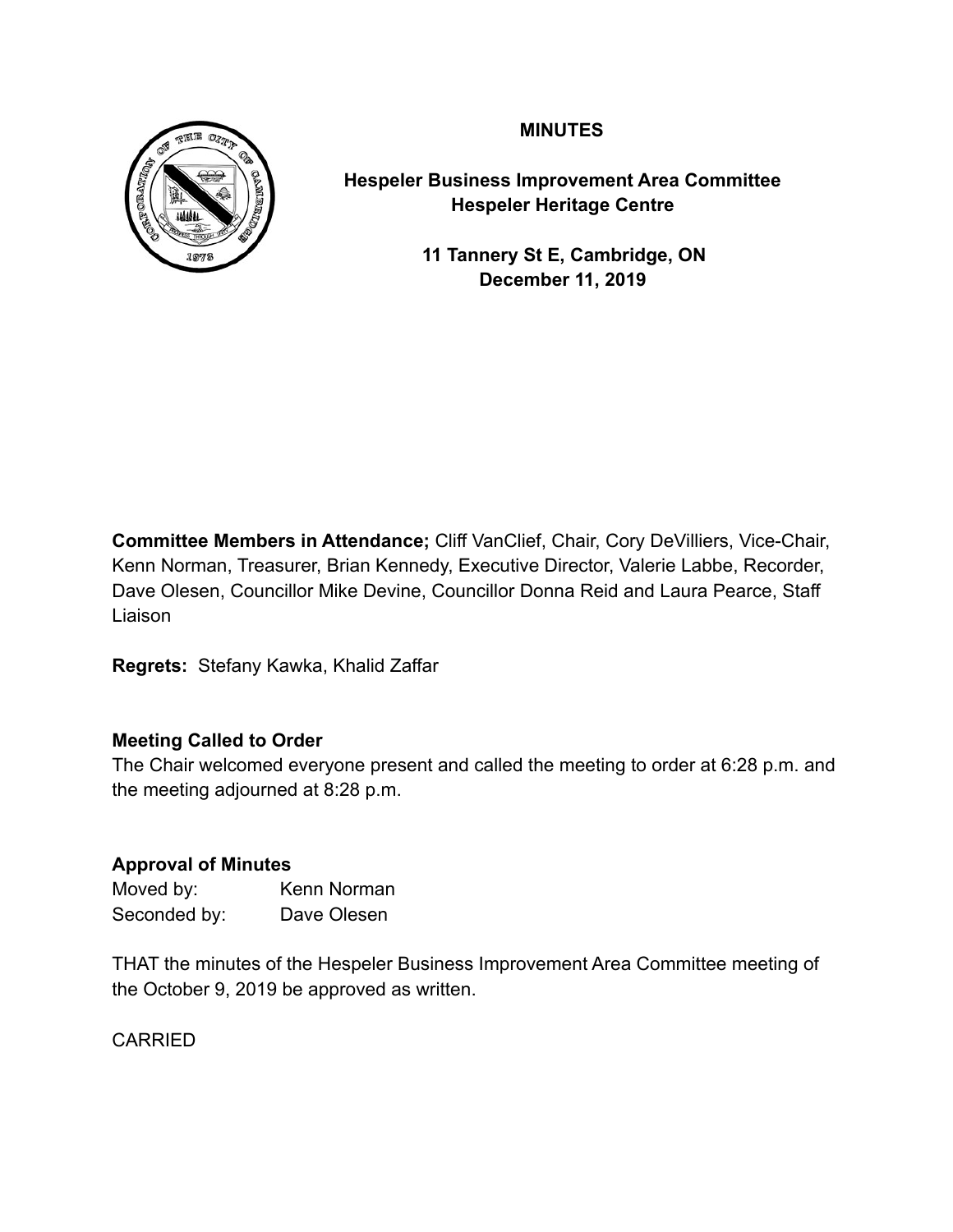### **City Updates:**

Laura shared a reminder that a report for the Core Area Transformation Fund has been deferred to 2020. It will be raised at the December 17th City Council meeting confirming that it is deferred to 2020 and that the 3 BIA's will have an opportunity to review prior to it being presented. The report will include that City staff are looking at the Community Improvement Plan (CIP) that includes the residential loan program for upper floors on commercial buildings, facade improvements, interior work, etc. The new CIP is tentatively set to start in 2021. Once the report is finalized it will be approved by City Council and by the Province of Ontario. Existing programs could be modified and/or updated which could include the BRP program.

# **Film Project - In the Dark**

Devon sent a survey that Brian will send to our BIA general membership to get feedback on how filming went to ensure it went smoothly and any recommendations for improvement can be included for future filming projects? It was noted that there seemed to be Issues with pre-production and lack of communication to building owners who were surprised to find cabling installed and filming prep underway. Approval for his filming occurred last Friday so there was very little time to provide notice. The City approves the filming permit and the BIA became aware of the possibility of filming last Wednesday. Discussion around better communications for future projects by both the City and the BIA to the membership to ensure better communications and awareness. The BIA will be receiving a \$500 donation from the Film crew.

## **Budget Updates:**

Dave and Cliff provided an update that some of the 50/50 funding was used for Music & Lights for both the main tree and parameter trees at the Cenotaph. The pergola at Jacob's Landing will also be lit using the same white lights that will be left up throughout the year. Laura asked that we ensure the invoices for lighting are provided to the City prior to Christmas holidays.

## **Adam Street Road Maintenance:**

Councillor Devine mentioned that he raised concerns over the reappearance of the large pothole on Adam Street since the street was resurfaced recently. The City patched it last week and Councillor Devine has asked that the contractor be brought back to fix it properly.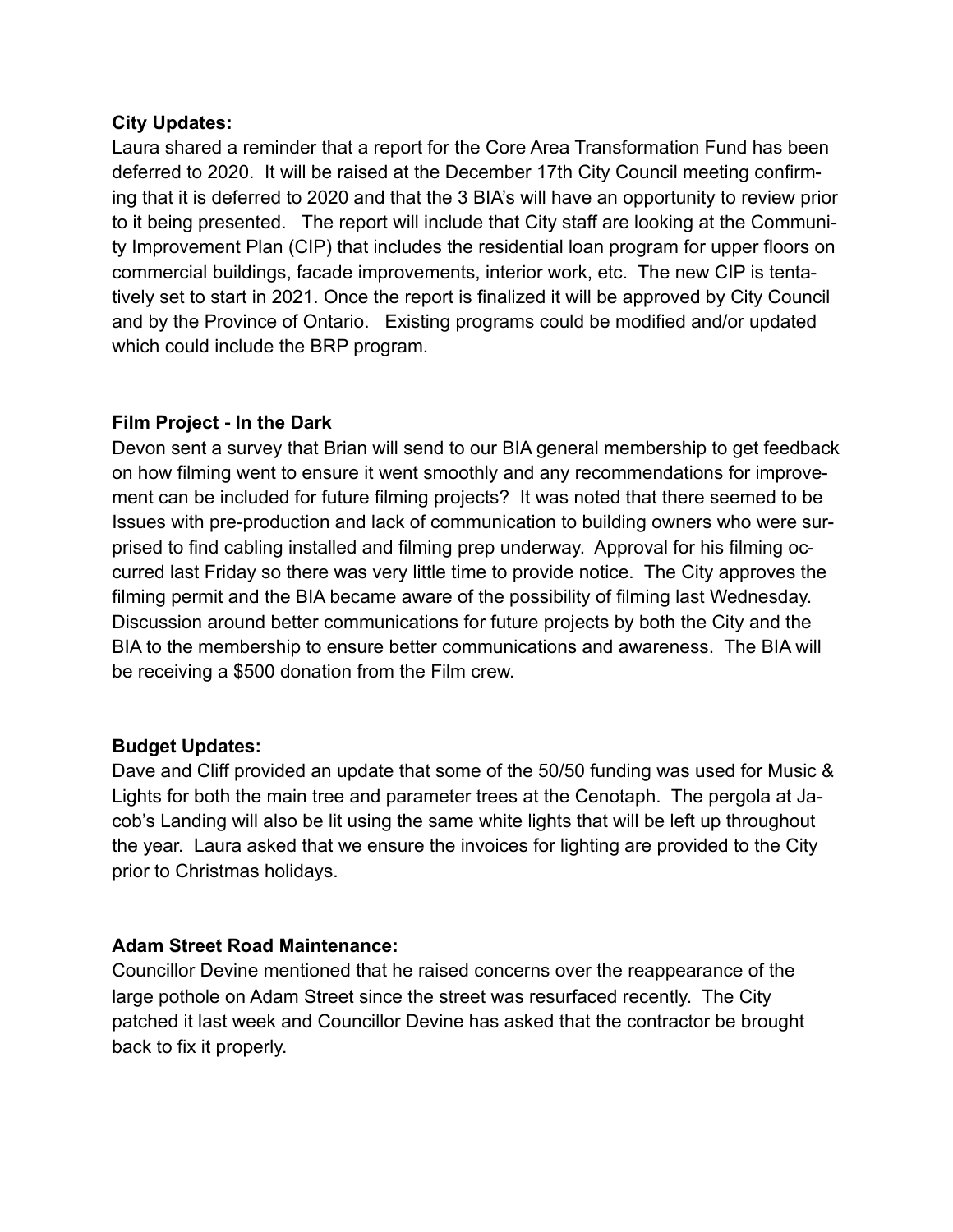#### **Bike Repair Station**

Discussed recently with Mayor McGarry during her walkabout in Hespeler. Laura mentioned that If the BIA board is interesting in having it installed in Hespeler we should come to a consensus on a location. Most feasible location is near the Bank of Montreal by the bus stop in front of municipal parking on Queen Street West. Due to the weight as cement pad is required for the Bike Repair Station. Dave and Cliff will review available space and property lines near Ernie's and Bank of Montreal and provide an update to Laura.

### **River Road Redevelopment:**

Redevelopment has been approved by City Council after a number of changes were made. Councillor Devine shared that Reid Homes was quite cooperative and the revised plan is for upscale townhomes with less units overall. Also looking to put a multiuse trail in front instead of a sidewalk as well as discussions on street lighting to keep the heritage look.

### **Charging Station on Tannery Street:**

Councillor Devine confirmed that no discussion was held with BIA before these charging stations were installed on Tannery Street. This takes away 2 parking spots in a key parking area for the downtown core. Further discussion will occur at a future meeting.

#### **Beautification Updates:**

GSK Electric are replacing wiring throughout the Hespeler core as much of the connectors in the grid are coming apart. This should resolve current issues with lights that are flickering.

## **Core Area Maintenance Reminder**

Dave is away this winter but should we see any damaged snowflakes that we feel are a safety hazard we should contact the City so Al from Can-Lite can be retained to remove.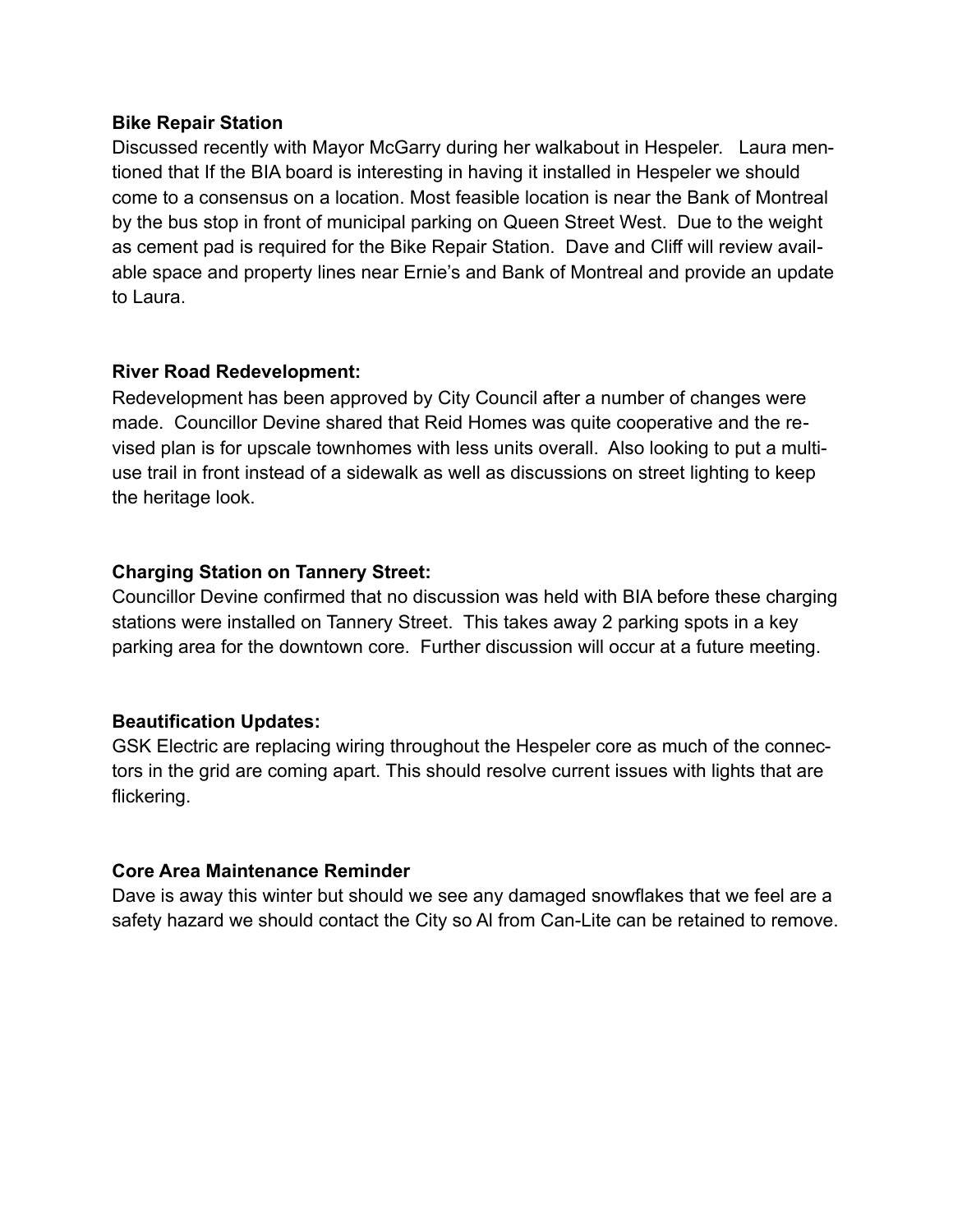### **Holiday Snowflakes:**

Dave mentioned that we have 8 snowflakes that were damaged last year partially as there were several storms with high winds and also as the snowflakes age. During installation this season he noticed some snowflakes that require welding, replacement lights and tie wraps that are brittle. Dave requested a motion to provide funding to repair these before next winter.

THAT we agree to spend approximately \$1000 to repair the 8 snowflakes to be welded and the cost for any replacement lights needed.

Moved by: Cory deVilliers Seconded by: Mike Devine

### **Crosswalk Pedestrian Safety:**

Discussions at our fall AGM from membership around crosswalk at Queen and Guelph Avenue. Several business owners expressed safety concerns with this intersection. Cliff has received both verbal and written concerns. Nicole from Ernie's had reached out to Councillor Devine after a pedestrian was struck in November 2018. As this is a regional road he advised she reach out to the region to push for better safety at that intersection. The region re-painted larger and more visible ladder crossing for better visibility. Most issues seem to occur during the day and when vehicles are turning at this intersection. The BIA suggested a motion that this be raised with the region by the City and that the City appoint a Project Lead to communicate with the region about our safety concerns and to provide updates back to the BIA

THAT the Hespeler Village BIA acknowledges and shares in the deep concern for pedestrian safety at the intersection of Queen Street, Guelph Avenue and Adam Street.

AND THAT the BIA respectfully asks that the City of Cambridge Council urgently request the Region of Waterloo to implement a Leading Pedestrian Interval at the intersection of Queen Street and Guelph Avenue and Adam Street.

AND THAT Council appoint a Project Lead that can coordinate next steps with the Region and communicate updates back to the BIA

Moved by: Cory deVilliers Seconded by: Dave Olesen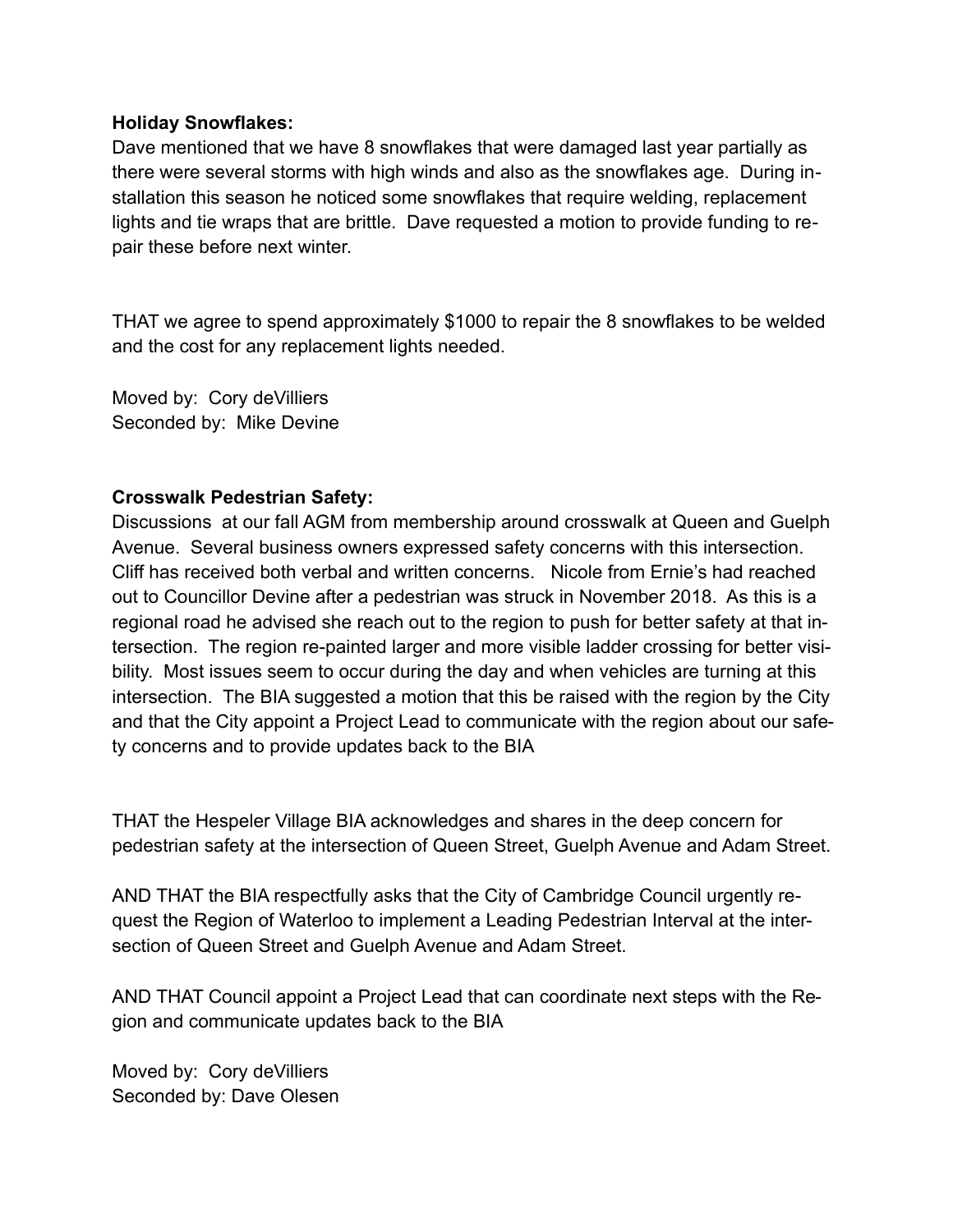### **Special Events - Hespelericious**

Nicole from Ernie's presented a sponsorship request to repeat this event in February 2020. The event started last winter with much success so it was repeated it in the summer with continued success. Plan is to run the event from February 22nd to March 8th. There are also 2 new restaurants set to participate. Both the Duke and Duchess and Rabbid Fox will participate this winter. We will reach out and provide the package and they will be encouraged to become Associate Members however both will be included for this event. Social Media analytics after last event showed that 30K were exposed to the event using marketing social media on both Facebook and Instagram. On average the restaurants saw an additional 50 customers during that timeframe. Printed menus, posters, brand consistency that ensured that all participants and adverting was consistent. Reviewed menus to ensure they weren't all offering the same thing. This year there will be 5-6 restaurants participating. The organizers hope to include Village Eatery and Queen's Fancy in the summer when there is a smaller 2 course option.

Moved by: Dave Olesen Seconded by: Kenn Norman

THAT we approve \$500 in like and kind advertising towards the event.

## **Hespeler Village Christmas**

Set to run again this Saturday December 14th. There will be the horse-drawn trolley Rides and Lary Turner confirmed that Santa Claus can be set up inside at the gallery area of the Company of Neighbours to help with the weather. The event is set to run from 12-4pm.

## **BIA Financials**

Discussion around arrangements for a BIA credit card as it is important for City finance Dept to track expenses. Also helpful for auditor review. The City CFO has advised that a BIA credit card be arranged and should be linked to BIA account. Brian has already sent in the inquiry. Cliff has also agreed to be brought on as a signing authority for BIA.

## **HST Update**

Kenn shared that he is looking into HST and discovered that Tim Hilborn was the previous contact point for the CRA. Needed Tim's authority to speak to the CRA around HST rebates. Kenn is looking to have this investigated and will provide an update at a future meeting.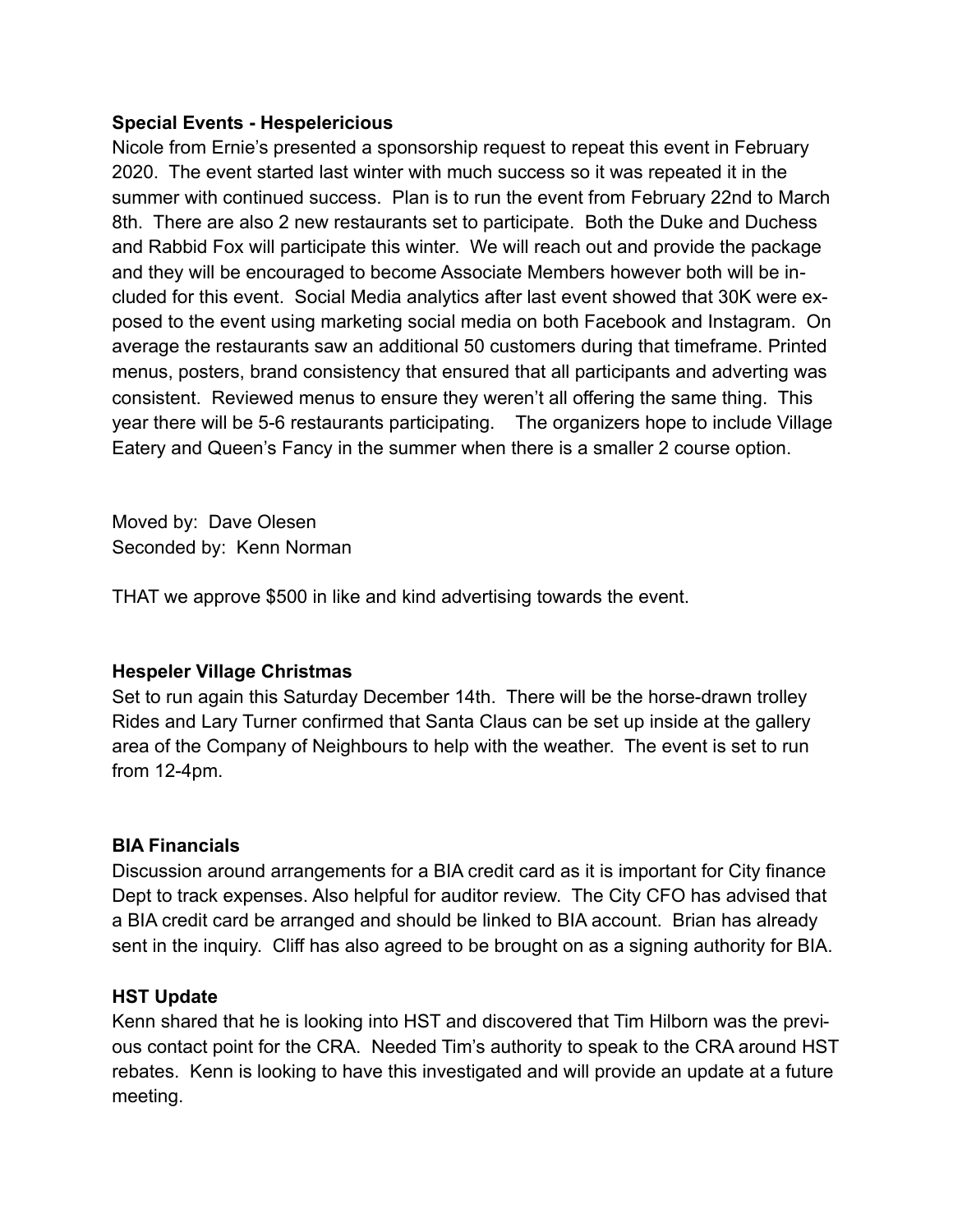### **2020 Priorities and Next Steps**

Discussion around the BIA priorities for 2020 and agreed on three key areas.

- 1. A formalized push on a plan for the Public Works building on the water by Jacob's Landing. Cory and Dave learned at CARAC meeting that in 1996 a recommendation was made to sell or lease that building. Councillor Reid and Laura Pearce along with a member of the BIA will work to set up a meeting to review and determine next steps.
- 2. A second priority is to work on a pedestrian and cycling strategy for the entire BIA catchment that would include safety and identify areas for improvement. Opportunity to push for tourism within this area with the Municipal Accommodation Tax and there is an opportunity to tie into the feasibility study. Cycle master Plan and Bike Share program being worked on based on feedback sessions and consultation with Kitchener and Waterloo as well. Laura will see about having someone speak to BIA in 2020 possibly at our February meeting.
- 3. Expansion of BIA boundaries. Need to consult with new clerk to review process. Need to communicate to businesses as awareness and to benefits. Laura will touch base with new clerk to clarify next steps and quantify what the new levy would be and that we could then lower the average contribution slightly but still result in a higher budget.

Moved by: Cory deVilliers Seconded by: Cliff VanClief

THAT we notify the City Clerk of our wish to expand the BIA boundary based on the map provided by Brian.

## **January/February BIA Meeting**

As Cliff, Dave and Cory are all unable to attend the January 8th meeting is being cancelled. The next BIA meeting is set for Wednesday February 12, 2020.